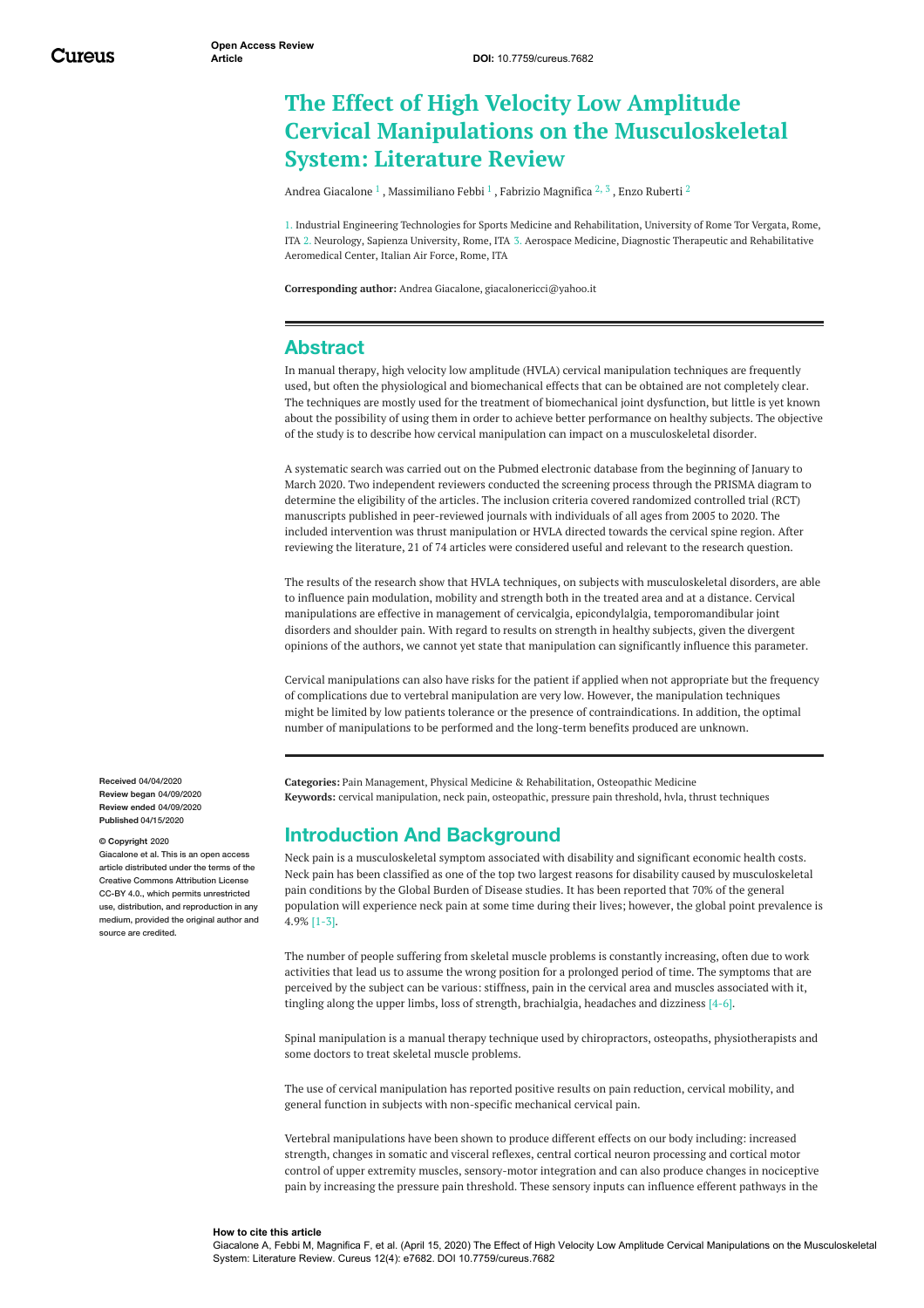cervical spine by modifying the excitability of the alpha motor neuron, with subsequent changes in the level of muscle activity [7-9].

The use of high velocity low amplitude (HVLA) techniques is growing as a therapeutic option, the review in question aims to provide a general overview of the effects they can produce.

## **Review**

### **Materials and methods**

The method used to conduct this research was the selection of articles related to a population study of subjects with skeletal muscle or healthy problems (Population), to evaluate the effects of cervical manipulation interventions (Intervention), comparing them with control subjects receiving placebo or another type of treatment (Control), resulting in the outcomes produced by authors of selected studies (Outcomes).

*Research Strategy*

P (population): healthy people or people with skeletal muscle problems

I (intervention): HVLA cervical manipulations

C (comparison): patients receiving placebo or another type of treatment

O (outcome): improved symptomatology or strength

Research question: What effects can HVLA cervical manipulation techniques have on subjects suffering from musculo-skeletal disorders or on healthy subjects?

A literature search was carried out on the Pubmed search engine, with the following keywords, using the Mesh thesaurus and Bolean operators: "Cervical Thrust Manipulation"[Mesh] OR "Cervical HVLA"[Mesh] AND "Effects"[Mesh] AND "last 15 years"[PDat].

The type of studies examined concerns only randomized or non-randomized clinical trials, with or without control group, single or double-blind, since 2005, in order to have a broader overview of the studies carried out in recent years. After making an initial selection by reading the title and abstracts, the potentially eligible studies were identified through a search on the database Pubmed 74 record, and then read in full, evaluating whether or not they should be included in the review (Table *[1](#page-1-0)*). The articles useful and relevant to the research question were 21/74. The PRISMA (Preferred Reporting Items for Systematic Reviews and Meta-Analyses) flow chart is in Figure *[1](#page-2-0)*.

<span id="page-1-0"></span>

| <b>INCLUSION CRITERIA</b>                                                      | <b>EXCLUSION CRITERIA</b>                                  |
|--------------------------------------------------------------------------------|------------------------------------------------------------|
| Study design: RCT, parallel and crossover trials. Period: studies from January | Study design: Case studies, case series, individual cases, |
| 2005 to March 2020. Study Format: full text. Population: Users with musculo-   | dissertations and conference proceedings. Population: non- |
| skeletal disorders or healthy. Intervention: cervical manipulation. Outcome:   | musculo-skeletal disorders. Language: Studies included in  |
| improved symptomatology or increased strength.                                 | languages other than English.                              |

**TABLE 1: Inclusion and Exclusion Criteria**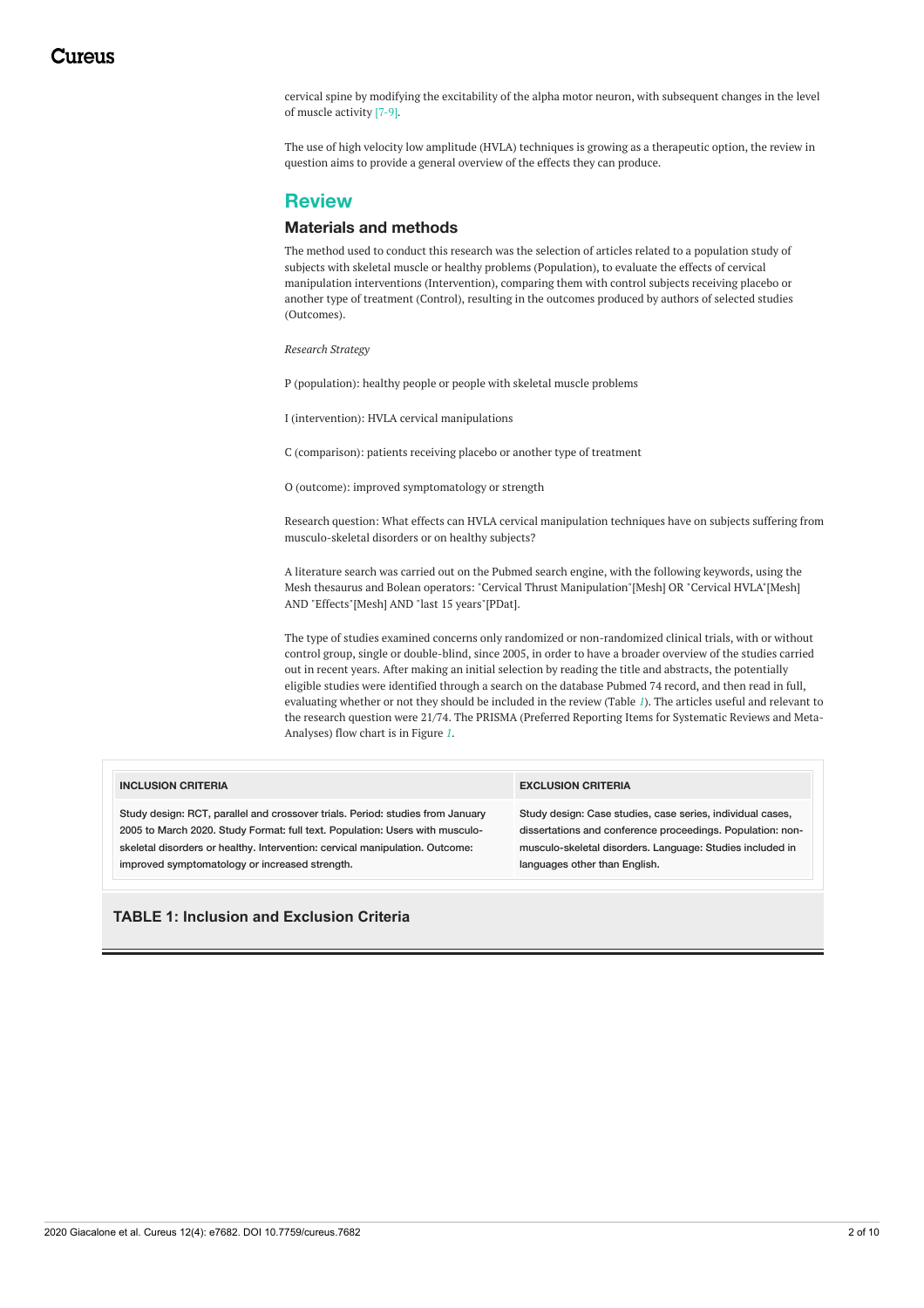## Cureus

<span id="page-2-0"></span>

# **FIGURE 1: PRISMA, Preferred Reporting Items for Systematic Reviews and Meta-Analyses**

### **Results**

The topics covered by the authors relate cervical manipulation to epicondylalgia, cervical pain, temporomandibular joint dysfunction and strength.

Several authors of the selected studies found that the main effect of manipulation is to raise the pain threshold to the pressure that occurs on the sensory tissue corresponding to the manipulated vertebral metamerus (Table *[2](#page-4-0)*) [10-14].

| <b>AUTHOR -</b><br><b>YEAR</b>        | <b>INTERVENTION</b>                                                                                                                                     | <b>SAMPLE</b> | <b>METHOD</b>                                                                              | <b>RESULTS</b>                                                                                                                                                                                                                             |
|---------------------------------------|---------------------------------------------------------------------------------------------------------------------------------------------------------|---------------|--------------------------------------------------------------------------------------------|--------------------------------------------------------------------------------------------------------------------------------------------------------------------------------------------------------------------------------------------|
| Oliveira-<br>Campelo et al.,<br>2010  | Manipulation group: atlo-occipital joint<br>thrust. Soft tissue group: sub-occipital<br>muscle inhibition technique. Control<br>group: no intervention. | 122           | Absence of pain, maximum<br>active mouth opening and<br>pressure pain threshold.           | The manipulation of the atlo-occipital<br>joint produces an immediate increase<br>in the pain threshold at the pressure<br>of the trigger points on the masseter<br>and temporal muscle and increases<br>the minimum opening of the mouth. |
| Mansilla-<br>Ferragut et al.,<br>2009 | Manipulation group: thrust atlo-<br>occipital joint. Control group: manual<br>therapy                                                                   | 37 women      | Absence of pain, maximum<br>active opening of the mouth<br>and pressure pain<br>threshold. | The application of a thrust to the atlo-<br>occipital joint results in an increase in<br>the maximum active opening of the<br>mouth and the pressure pain<br>threshold.                                                                    |
| Martinez-<br>Segura et al.,           | Experimental group: HVLA thrust.<br>Control group: manual mobilization.                                                                                 | 70            | The assessment was<br>carried out at rest and 5                                            | A single cervical manipulation is more<br>effective than controlled mobilization<br>in reducing resting neck pain and                                                                                                                      |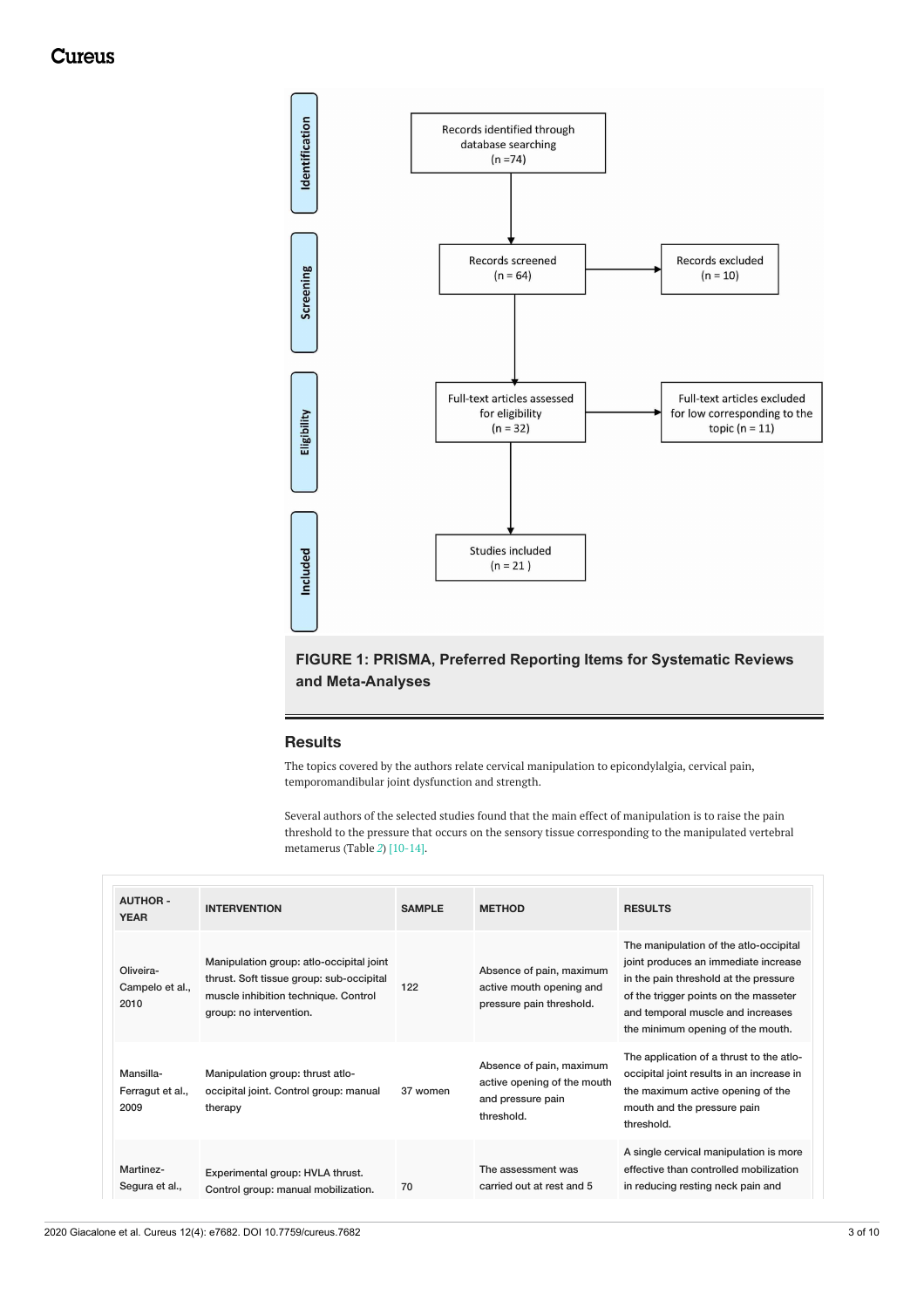| 2006                                   |                                                                                                                                                                                                                              |                           | minutes after treatment.                                                                                                                                                                                                                                                                                                                       | increasing the active range of motion<br>in people with neck pain.                                                                                                                                                                                                                                                                                                                                                                                                                         |
|----------------------------------------|------------------------------------------------------------------------------------------------------------------------------------------------------------------------------------------------------------------------------|---------------------------|------------------------------------------------------------------------------------------------------------------------------------------------------------------------------------------------------------------------------------------------------------------------------------------------------------------------------------------------|--------------------------------------------------------------------------------------------------------------------------------------------------------------------------------------------------------------------------------------------------------------------------------------------------------------------------------------------------------------------------------------------------------------------------------------------------------------------------------------------|
| De Camargo et<br>al., 2011             | Handling group: thrust C5-C6. Control<br>group: no treatment                                                                                                                                                                 | 37                        | <b>EMG data of deltoid</b><br>muscle, increased pain<br>threshold at pressure of<br>upper trapezius muscle,<br>deltoid and C5 spinous<br>process.                                                                                                                                                                                              | Patients in the manipulation group<br>achieved an increase in the pressure<br>pain threshold on both the deltoid and<br>the C5 spinous process, this was not<br>the case on the upper trapezius. At<br>EMG on the manipulation group there<br>was an increase in median frequency<br>at the beginning of the isometric<br>deltoid contraction.                                                                                                                                             |
| Dunning et al.,<br>2008                | Single thrust group on the right C5/C6<br>zigoapophyseal joint and placebo<br>group                                                                                                                                          | 54<br>asymptomatic        | Pre and post C5/6 Thrust<br>using DelSys Surface EMG<br>system.                                                                                                                                                                                                                                                                                | Immediate increase in EMG activity at<br>rest of the biceps bilaterally,<br>regardless of whether cavitation<br>occurs or not.                                                                                                                                                                                                                                                                                                                                                             |
| Fernández-<br>Carnero et al.,<br>2008  | The subjects participated in two<br>experimental sessions in two separate<br>days, at least 48 hours apart. At each<br>session, participants received a<br>randomly assigned manipulative or<br>manual contact intervention. | 10                        | Thermotest system,<br>electronic algometer and<br>dynamometer.                                                                                                                                                                                                                                                                                 | The application of a manipulation to<br>the cervical spine produced an<br>immediate bilateral increase in the<br>pressure pain threshold and reduction<br>in grip pain. There were no significant<br>changes in pain compared to<br>heat/cold and grip strength on the<br>healthy arm.                                                                                                                                                                                                     |
| <b>Botelho</b><br>and Andrade,<br>2011 | The subjects were randomly divided<br>into two groups: cervical vertebral<br>manipulation and simulated treatment.                                                                                                           | 18 men (judo<br>athletes) | The force measurements<br>were obtained from a<br>hydraulic dynamometer<br>immediately before and<br>after each intervention.                                                                                                                                                                                                                  | Gripping force improves after cervical<br>vertebral manipulation.                                                                                                                                                                                                                                                                                                                                                                                                                          |
| Ruiz-Sáez et<br>al., 2007              | Two groups: 1) manipulative group<br>and 2) placebo group, simulated<br>treatment.                                                                                                                                           | 72                        | A pressure algometer was<br>used to measure the<br>increase in pain threshold<br>at the pressure.                                                                                                                                                                                                                                              | After a single manipulation at C3-C4<br>level the pressure pain threshold on<br>the latent trigger points of the upper<br>trapezius muscle immediately<br>increases.                                                                                                                                                                                                                                                                                                                       |
| García-Pérez-<br>Juana et al.,<br>2018 | Subjects were randomly divided into<br>two groups: Group 1: cervical<br>manipulation (right or left), Group 2:<br>fictitious manipulation                                                                                    | 54                        | Immediate outcomes<br>included cervical<br>kinaesthetic sense as<br>evaluated by joint position<br>sensing error (JPSE) and<br>pressure pain thresholds<br>(PPT). At one week, the<br>results of neck pain<br>intensity (numerical pain<br>scale) and neck pain-related<br>disability (Neck Disability<br>Index [NDI]) were also<br>collected. | Mixed model analysis of covariance<br>revealed significant group x time<br>interaction in favor of the cervical<br>thrust manipulation group for JPSE on<br>rotation and extension. There was also<br>significant interaction for PPT<br>changes from C5 to C6 and anterior<br>tibial. At the one-week follow-up,<br>there was a significant interaction for<br>neck-related disability but not for<br>resting neck pain, worse pain or lower<br>pain experienced in the previous<br>week. |
| Griswold et al.,<br>2018               | Compare non-thrust (NTM) and thrust<br>(TM) manipulation on the cervical and<br>thoracic tract for mechanical neck pain                                                                                                      | 103                       | The Neck Disability Index<br>(NDI) was the main result.<br>Secondary outcomes<br>included the Patient<br><b>Specific Functional Scale</b><br>(PSFS), Numerical Pain<br>Scale (NPRS), Deep Neck<br>Flexural Strength (DCF),<br>Global Assessment of<br>Change (GROC), number of<br>visits and duration of care.                                 | NTM and TM produce equivalent<br>results for patients with mechanical<br>neck pain.                                                                                                                                                                                                                                                                                                                                                                                                        |
|                                        |                                                                                                                                                                                                                              |                           | Measurements included (1)<br>a visual analog scale (VAS)<br>completed during the<br>measurement of range of                                                                                                                                                                                                                                    | Although both interventions were                                                                                                                                                                                                                                                                                                                                                                                                                                                           |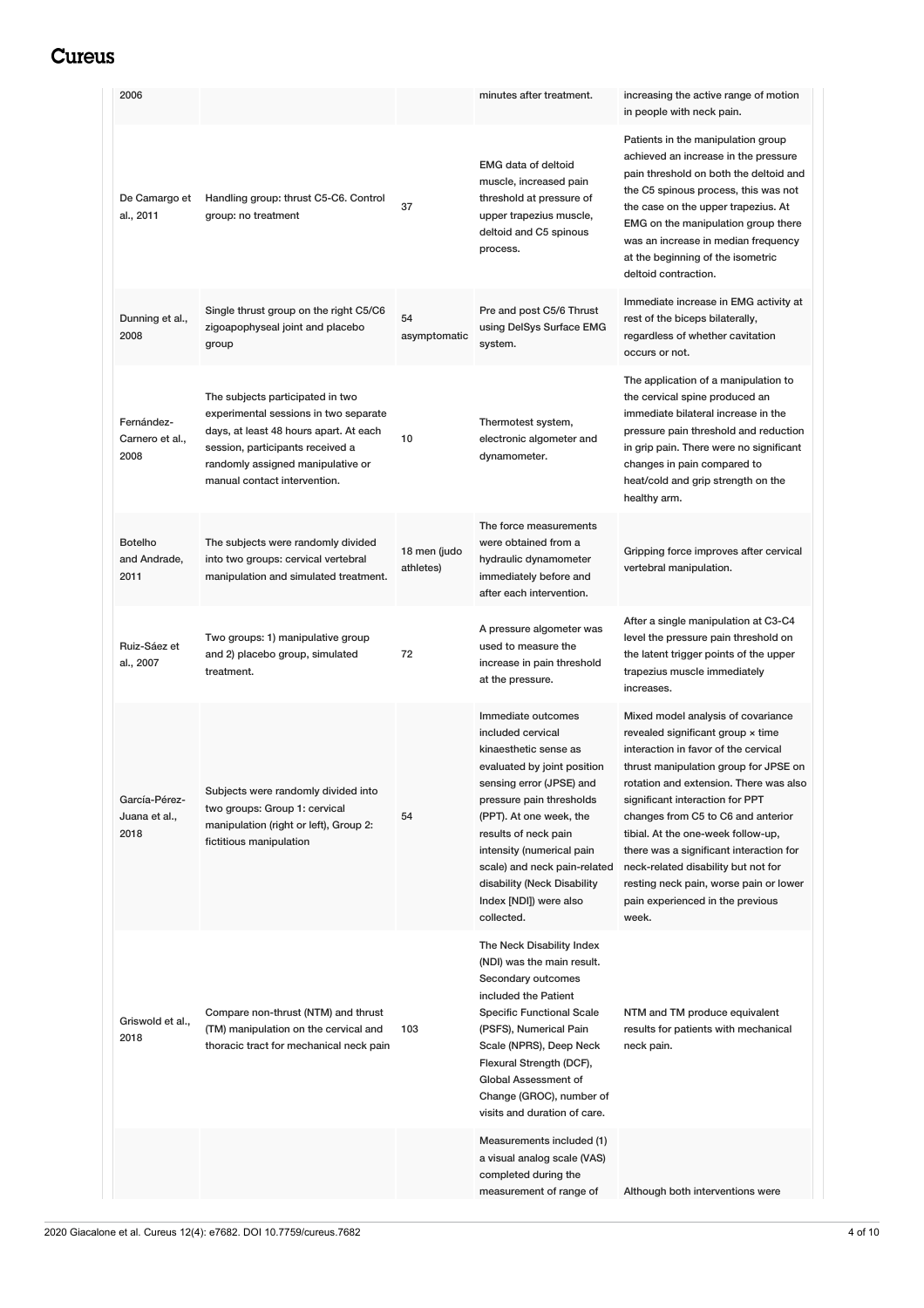# <span id="page-4-0"></span>Cureus

| Galindez-<br>Ibarbengoetxea<br>et al., 2018 | Comparing the immediate pain effects<br>of a treatment using HVLA<br>manipulation versus single use of a<br>CCF exercise protocol.                                              | 25                                                          | motion (ROM), (2) an<br>assessment of cervical<br>spine ROM, (3) a pressure<br>pain threshold test (PPT),<br>and (4) electromyographic<br>activation (EMG) of the<br>sternocleidomastoid muscle<br>during a craniocervical<br>flexion test.                                                                                                               | associated with ROM and pain<br>immediately improved after treatment,<br>HVLA manipulation was more effective<br>than CCF exercise in improving ROM<br>and VAS during ROM. None of the<br>interventions led to changes in EMG.                                                                                                                                                                                                                                         |
|---------------------------------------------|---------------------------------------------------------------------------------------------------------------------------------------------------------------------------------|-------------------------------------------------------------|-----------------------------------------------------------------------------------------------------------------------------------------------------------------------------------------------------------------------------------------------------------------------------------------------------------------------------------------------------------|------------------------------------------------------------------------------------------------------------------------------------------------------------------------------------------------------------------------------------------------------------------------------------------------------------------------------------------------------------------------------------------------------------------------------------------------------------------------|
| Alonso-Perez<br>et al., 2017                | Subjects were randomly assigned to<br>receive: low amplitude high velocity<br>technique (HVLA), joint loosening or<br>cervical lateral glide loosening (CLGM).                  | 75                                                          | The pressure pain threshold<br>(PPT) on C7 unilaterally, the<br>trapezius muscle and<br>bilateral lateral epicondyle<br>were measured prior to<br>application of the single MT<br>technique and immediately<br>after application of the MT.<br>Pain catastrophe,<br>depression, anxiety and<br>kinesiophobia were<br>assessed prior to treatment.         | The results indicate that hypoalgesia<br>was observed in all groups after<br>treatment in the neck and elbow<br>region ( $P < 0.05$ ), but loosening<br>induces more hypoalgesic effects.<br>The interaction between<br>catastrophication and HVLA technique<br>suggests that if the level of<br>catastrophication is low or medium,<br>the chances of success are high, but<br>high levels of catastrophication can<br>cause poor results after HVLA<br>intervention. |
| Bautista-<br>Aguirre et al.,<br>2017        | Cervical or thoracic HVLA. The<br>comparison was made with fictitious<br>contact.                                                                                               | 88                                                          | It was assessed whether<br>there was an influence on<br>the pain threshold at<br>median/ulnar/radial<br>pressure after the execution<br>of the manipulative<br>techniques. Secondary<br>measures included the<br>assessment of painless<br>gripping force.                                                                                                | Manipulation of low cervical and<br>upper thoracic thrust is no more<br>effective than placebo to induce<br>immediate changes in nerve trunk<br>mechanosensitivity of the upper limbs<br>and gripping force in patients with<br>chronic non-specific mechanical neck<br>pain.                                                                                                                                                                                          |
| Langenfeld et<br>al., 2015                  | Manual and mechanically assisted<br>manipulations of the thoracic spine<br>compared.                                                                                            | 54<br>participants<br>with acute or<br>chronic neck<br>pain | The primary measure was<br>pain intensity (VAS).<br>Secondary outcome<br>measures are the physical<br>disability of the neck using<br>the Neck Disability Index,<br>the quality of life measured<br>by European Quality of Life<br>Levels 5 Dimension 5 and<br>patient improvement using<br>the global scale of the<br>patient's impression of<br>change. | Both surgeries improve the neck pain.<br>This is a significant result, as<br>manipulation of the thoracic spine for<br>neck pain does not pose the same<br>risk of injury as manipulation of the<br>cervical spine.                                                                                                                                                                                                                                                    |
| Erhardt et al.,<br>2015                     | The intervention group received high<br>velocity thrust (HVT) at the atlanto-<br>axial segment while the control group<br>was held in the pre-manipulative<br>waiting position. | 23 healthy<br>participants                                  | <b>Color flow Doppler</b><br>ultrasound was used to<br>measure hemodynamics<br>VA3.                                                                                                                                                                                                                                                                       | HVT in the atlanto-axial joint segment<br>does not affect the hemodynamics of<br>the sub-occipital portion of the<br>vertebral artery during or immediately<br>after HVT in healthy subjects.                                                                                                                                                                                                                                                                          |
| Coronado et<br>al., 2015                    | Three treatments: cervical TM,<br>shoulder TM or shoulder exercise for<br>over two weeks.                                                                                       | 78<br>participants<br>with shoulder<br>pain                 | The treatments were<br>compared to 25 healthy<br>participants to compare<br>pain sensitivity with that of<br>the clinical baseline<br>participants.                                                                                                                                                                                                       | Clinical participants showed<br>increased sensitivity to pain, but did<br>not respond differently to cervical or<br>peripheral TM.                                                                                                                                                                                                                                                                                                                                     |
| Saavedra-<br>Hernández et<br>al., 2013      | One group performed only cervical<br>manipulation and the other the<br>combination of cervical,<br>cervicothoracic and thoracic<br>manipulation.                                | 82<br>participants<br>with<br>mechanical<br>neck pain       | Neck pain intensity, self-<br>reported disability and<br>cervical range of motion<br>were collected at baseline<br>and one week after the<br>intervention of an assessor                                                                                                                                                                                  | In patients with chronic mechanical<br>neck pain, cervical and thoracic spine<br>manipulation leads to a greater<br>reduction in disability at one week<br>compared to cervical spine<br>manipulation alone, while changes in                                                                                                                                                                                                                                          |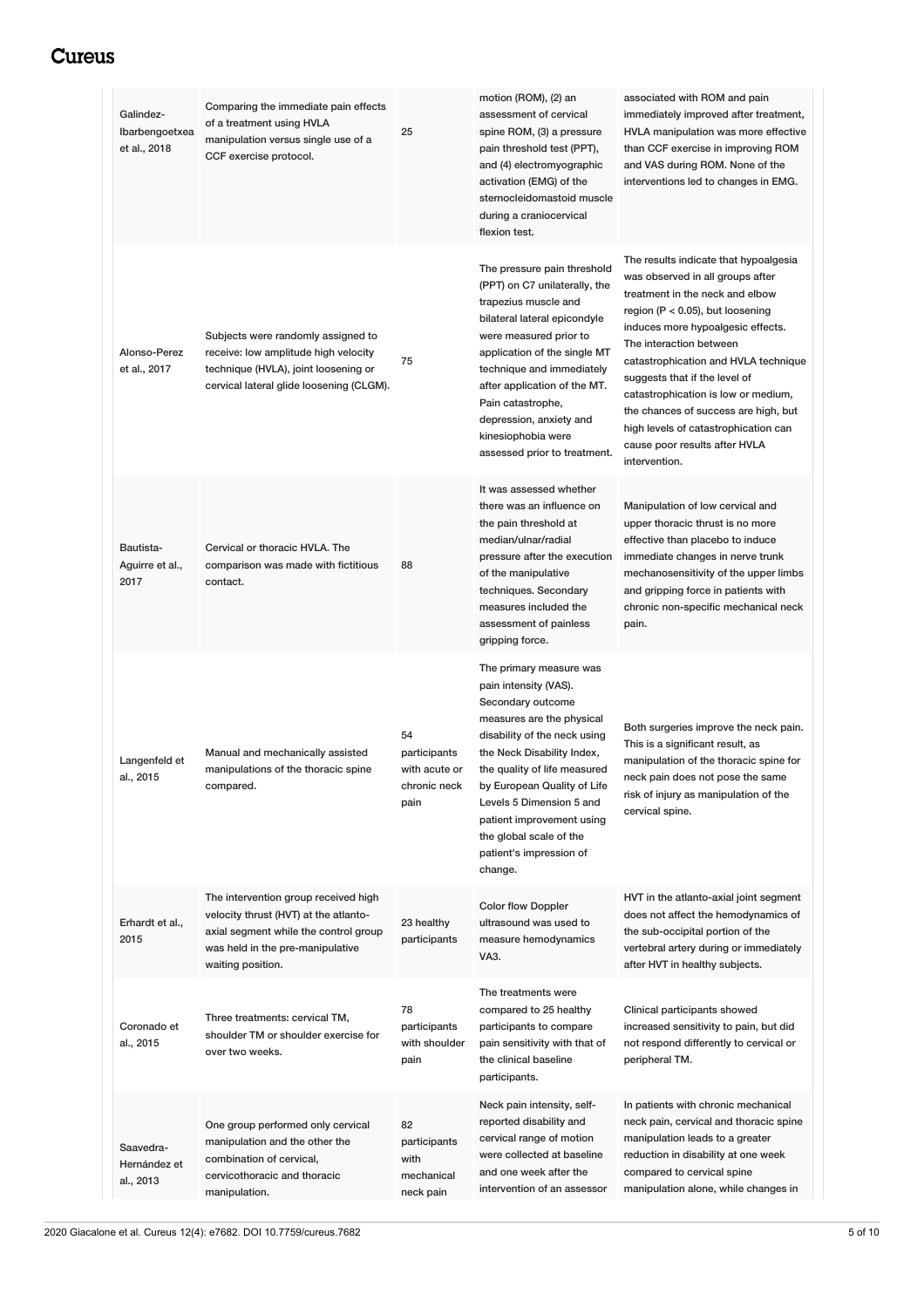# **Cureus**

|                                            |                                                                                                                                                                                                                                                                                                                                                                                                                               |                                                                 | blinded by patient<br>allocation.                                                                                                                                                                                                                                                                                                                                        | pain and range of motion are not<br>influenced differently.                                                                                                                                                                                                                                                                                                             |
|--------------------------------------------|-------------------------------------------------------------------------------------------------------------------------------------------------------------------------------------------------------------------------------------------------------------------------------------------------------------------------------------------------------------------------------------------------------------------------------|-----------------------------------------------------------------|--------------------------------------------------------------------------------------------------------------------------------------------------------------------------------------------------------------------------------------------------------------------------------------------------------------------------------------------------------------------------|-------------------------------------------------------------------------------------------------------------------------------------------------------------------------------------------------------------------------------------------------------------------------------------------------------------------------------------------------------------------------|
| Martínez-<br>Segura et al.,<br>2012        | Three groups were formed: the first<br>received cervical manipulation on the<br>right, the second on the left and the<br>third thoracic manipulation.                                                                                                                                                                                                                                                                         | 90<br>participants<br>with bilateral<br>mechanical<br>neck pain | Pressure pain thresholds<br>(PPT) above the C5-6<br>zygapophyseal joint, lateral<br>epicondyle and anterior<br>tibial muscle, neck pain (11-<br>point numerical pain<br>assessment scale) and<br>cervical spine interval of<br>motion (CROM) were<br>collected at baseline and 10<br>minutes after surgery by an<br>assessor blinded by patient<br>treatment assignment. | The results of the randomized clinical<br>trial suggest that cervical or thoracic<br>thrust manipulation induces similar<br>changes in PPT, neck pain intensity<br>and CROM.                                                                                                                                                                                            |
| Dunning et al.,<br>2012                    | Patients were randomized to receive<br>or manipulate HVLA or mobilization to<br>the upper cervical and thoracic<br>vertebrae.                                                                                                                                                                                                                                                                                                 | 107<br>participants<br>with<br>mechanical<br>neck pain          | It was evaluated at baseline<br>and after 48 hours: the neck<br>disability index, the<br>numerical pain assessment<br>scale, the flexion rotation<br>test for measuring the C1-2<br>passive rotation range of<br>motion and the<br>craniocervical flexion test<br>for measuring the motor<br>performance of the deep<br>cervical flexor.                                 | The HVLA group had a greater<br>reduction in pain disability than the<br>mobilization group. In addition, the<br>HVLA group had a significantly greater<br>improvement in both the C1-2 passive<br>rotational movement range and the<br>motor performance of the deep<br>cervical flexor muscles than the group<br>receiving mobilization.                              |
| Puentedura et<br>al., 2011                 | One group received thoracic<br>manipulation and a cervical range-of-<br>motion (ROM) exercise for the first two<br>sessions, followed by a standardized<br>exercise program for another three<br>sessions. The other group received<br>cervical manipulation and the same<br>cervical ROM exercise for the first two<br>sessions and the same exercise<br>program given to the thoracic group<br>for the next three sessions. | 24<br>participants<br>with acute<br>neck pain                   | The outcome<br>measurements collected<br>one week, four weeks and<br>six months after initiation of<br>treatment included the<br>Neck Disability Index,<br><b>Numerical Pain Assessment</b><br>Scale and Fear-Avoidance<br>Beliefs Questionnaire.                                                                                                                        | Patients who received cervical<br>manipulation demonstrated greater<br>improvements in the Neck Disability<br>Index and Numerical Pain Scale<br>scores at all follow-up times. There<br>was also a statistically significant<br>improvement in the Fear-Avoidance<br>Beliefs Questionnaire physical activity<br>score at all follow-up times for the<br>cervical group. |
| Fernández-de-<br>las-Peñas et<br>al., 2007 | Each subject participated in three<br>experimental sessions on three<br>separate days, at least 48 hours apart.<br>At each session, subjects received the<br>C5-C6 cervical manipulation<br>intervention, placebo or control<br>provided by an experienced therapist.                                                                                                                                                         | 15 healthy<br>participants                                      | The immediate effect on the<br>pressure pain threshold on<br>the lateral epicondyle of<br>both elbows, both<br>preoperative and 5 minutes<br>post-operative, was<br>assessed.                                                                                                                                                                                            | The application of C5-C6 cervical<br>manipulation produced a greater<br>increase in PPT in both elbows,<br>compared to placebo or control<br>interventions.                                                                                                                                                                                                             |

### **TABLE 2: Summary of Studies Examining the Effects of HVLA Techniques**

HVLA: High velocity low amplitude

Compared to other treatment techniques such as passive mobilization, manual therapy and kinesio taping, vertebral manipulation seems to be more effective [11,13,15,16].

There are no uniform opinions about strength, the results obtained can be influenced by many variables [8,13,17].

### **Discussion**

From the literature examined we have found important insights that describe the effects that can be obtained as a result of cervical manipulation. The effects obtained concerned both the manipulated area and areas not directly connected.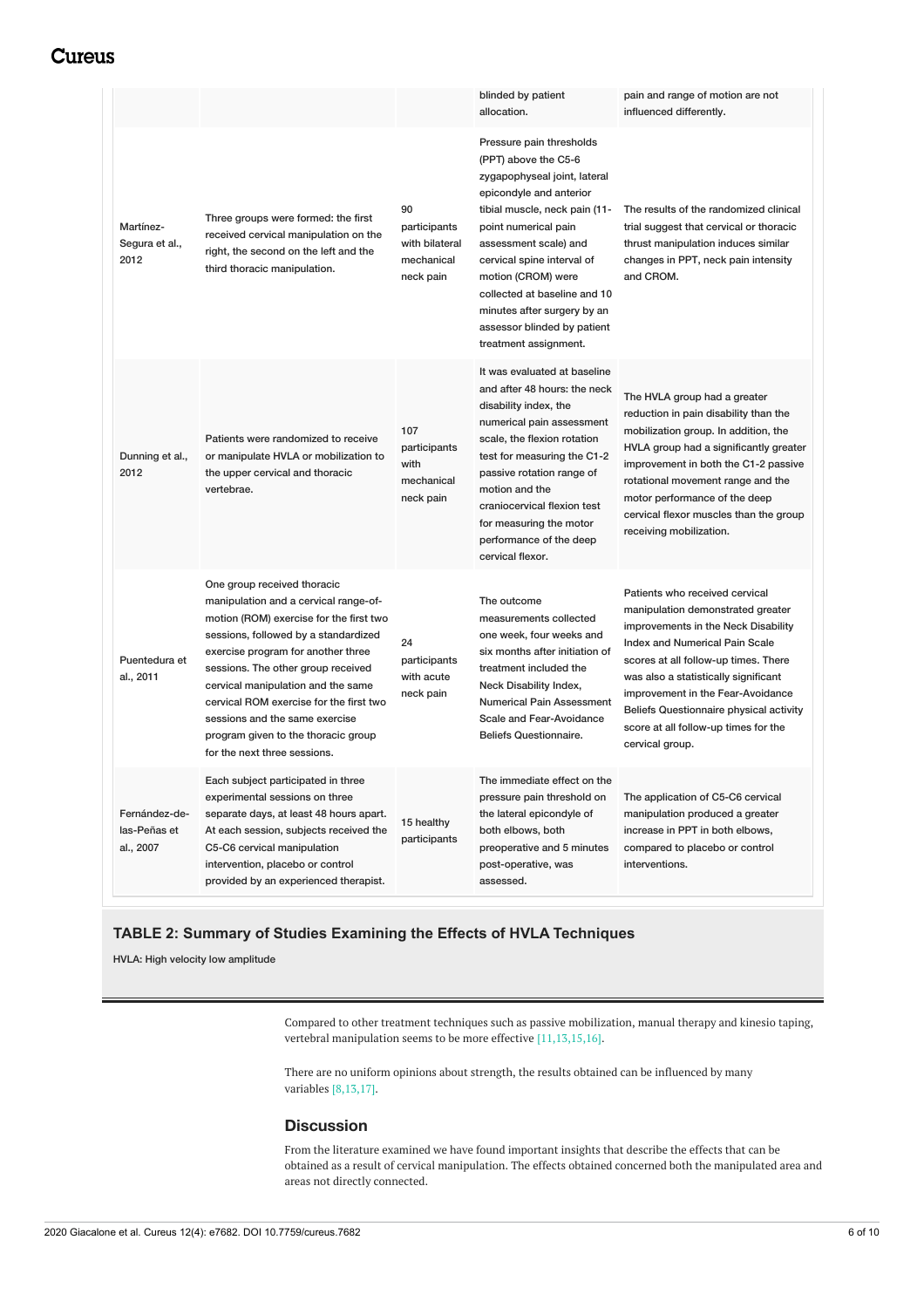In the study it was noted that a single manipulation on the C5-C6 segment of the spine is able to increase the amplitude of the electromyographic signal and fatigue resistance during a 30-second isometric contraction of a non-spinal muscle (deltoid) innervated by the same spinal segment in patients suffering from cervicalgia [10]. The manipulation produces an excitatory effect on the motor activity of the muscles associated with the upper limb even if they are not anatomically linked to the area of intervention by origin or insertion. This occurs as a result of the neurophysiological effect produced. The duration of this phenomenon cannot be monitored and it occurs independently of the presence of cavitation [16].

In the manipulation of the atlo-occipital vertebra, on the other hand, changes in the degree of active opening of the mouth can be induced, as occurred in the study where, after manipulation, patients were asked to open their mouths to the degree of non-pain and the distance between the upper and lower central incisors was measured, which confirmed the increase compared to the measurement taken at time 0 [11].

In the case of patients with epicondylalgia, thrust and manual therapy techniques were used and the immediate effects were evaluated. The parameters evaluated at the end of treatment were: pressure pain threshold, hot/cold sensitivity and grip pain threshold on the limb affected by epicondylalgia. The grip strength was evaluated on the healthy limb. Subjects were treated twice at a distance of 48 hours. The results suggest that following manipulative intervention, there is a bilateral increase in the pressure pain threshold at the diseased elbow while there were no significant differences in heat/cold sensitivity and grip strength on the healthy side before and after treatment [13].

Cervical manipulation was compared with the use of kinesiotaping in order to determine which therapy was the most effective in reducing cervical pain and improving range of motion. After about a week, the patients in the study were re-evaluated and it was found that only in the group that had undergone the two manipulations, one directed to the central part of the cervical column and the other at the C7-T1 hinge, there had been an increase in the amplitude of movement of the rotation [15].

The study considers manipulative treatment not for therapeutic purposes but for performance [8]. It evaluated whether manipulation could induce an increase in grip strength on judo athletes. Three manipulative interventions were performed on the basis of cervical movement limitations carried out at least 36 hours apart over a period of three weeks. The comparison was made both on the group that received the intervention, comparing the force data before and after the intervention and on the group that received a simulated treatment. The percentage increase in strength at the end of the third intervention was 10.53% on the right hand and 16.82% on the left hand.

The cervical thrust makes changes to the cervical kinesthetic sense, this occurs both on the rotation movement and on the cervical extension. It also produces changes in the pressure pain thresholds (PPTs) of C5 or C6 and also remotely on the anterior tibial muscle. It is possible that the improvements obtained from manipulation are due to an inhibition of neuro-plastic changes within the dorsal horn, influencing the sensitization process.

Therefore, manipulation involves segmental activation of inhibitory pathways that may lead to changes in PPTs even at a distance of the manipulated area. However, in this study, the anterior tibial muscle did not exceed minimal detectable changes (MDC) and for this reason was not considered a reliable result.

As the short-term effects of manipulation were investigated, we can use it to manage pain-related disability and influence the proprioceptive aspect of patients with mechanical neck pain [18]. However, the graded oscillatory technique also appears to be a good alternative that leads to the same results as manipulation in terms of pain, disability and motor performance [19].

Manipulation on the cervical and thoracic spine, combined with joint techniques for the temporomandibular joint, was compared with the protocol of cranial cervical flexion exercises, which consists of 10 repetitions of 10 second contractions interspersed with 10 second rest. No changes in electromyographic activation of the sternocleidomastoid muscle measured at time 0 and 60 seconds after surgery were detected in both groups under study, while improvements in pain evaluated on the visual analog scale (VAS) scale and cervical joint excursion (ROM) were significant. Between the two treatments, the manipulative group showed greater efficacy [20].

Psychological factors may interact with a manual therapy technique in order to induce hypoalgesia. The interaction between catastrophication and the HVLA technique suggests that if the level of catastrophication is low or medium, the chance of success is high, but high levels of catastrophication can cause poor results after HVLA intervention. However, HVLA techniques are able to produce more local hypoalgesia than other manual therapy techniques such as unilateral posterior-anterior loosening or lateral cervical glide loosening [21].

Spinal manipulative therapy seems to cause a hypoalgesic effect even in distal sites [22]. The theory that would explain this phenomenon is defined as "regional interdependence" which claims that a primary disorder may be related to the dysfunction of different regions or systems of the body [23]. Changes in pain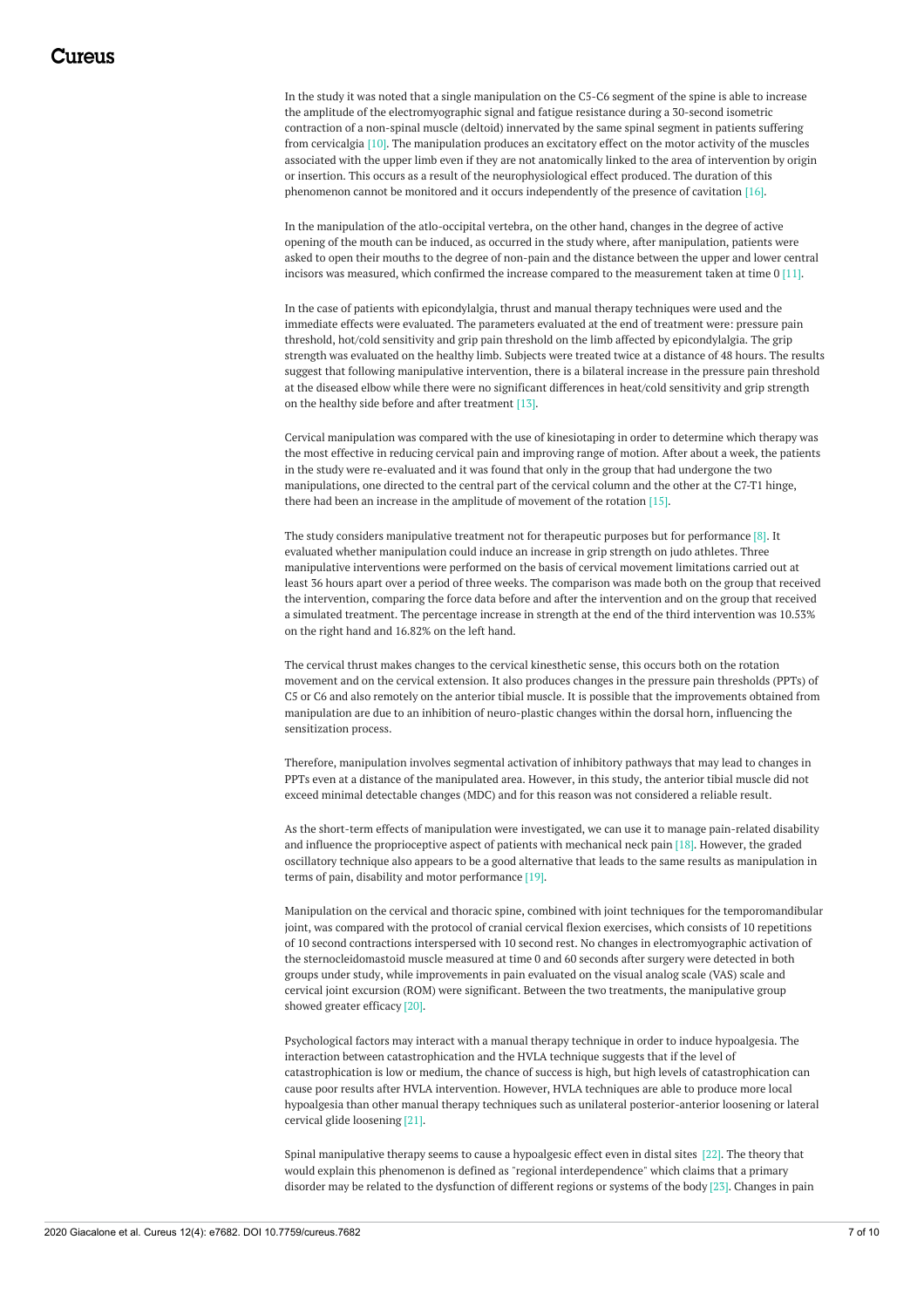perception are also explained on the basis of spinal, supraspinal and peripheral mediated mechanisms [24].

With regard to mechano-sensitivity of the nerve trunks of the upper limbs and gripping force in patients with non-specific chronic mechanical pain in the neck, low cervical or high thoracic manipulation does not induce significant changes [25].

Langenfeld's study compared mechanical and manual manipulation of the thoracic spine to see what kind of influence they had on cervical pain measured with the VAS scale. Both techniques led to a significant result in terms of pain improvement, which allows us to approach cervicalgia by working on an anatomically different district at the site of pain but with interdependent relationships. The use of thoracic manipulation also reduces the risk of any adverse events arising from cervical manipulation [26].

One of the most dangerous adverse events for the patient's health is damage to the vertebrobasilar artery, as well as spontaneous dissection. This is one of the main causes of non-atherosclerotic stroke in young adults. The causality between cervical spinal manipulative treatment and cervical artery dissection has been treated in several studies and so far, there is no evidence that cervical spinal manipulative treatment is causally related to stroke. Most reviews in the literature now report that there is no convincing data to prove or disprove any causality between the two. However, some authors continue to argue the contrary.

Even the manipulative techniques performed on C0-C1, which corresponds to the potentially most dangerous region for the tortuous passage of the vertebral artery, i.e. between C2 and the occiput, do not change the speed of blood flow of the vertebral artery. In Erhardt's study, color flow Doppler ultrasound was used to measure hemodynamics in the sub-occipital portion of the vertebral artery. The systolic peaks and final diastolic rates of three cardiac cycles measured in neutral, pre-high velocity thrust (HVT), post-HVT, post-HVT in neutral position were analyzed. There were no significant differences between the manipulative group and the control group. The study considered healthy subjects [27].

In the management of peripheral pain, spinal manipulative therapy is as effective as other treatments. In shoulder pain, similar effects of pain modulation have been found when a TM stimulus has been applied to the painful end or the painless cervical spine. In addition, these effects did not differ from an active exercise program. The lack of association between pain sensitivity and clinical outcome may suggest non-specific pathways to clinical benefit [22].

In the treatment of a patient suffering from cervicalgia, single manipulation on the cervical region produces the same effects on pain and increased mobility as using multiple manipulations (cervical, cervicothoracic and thoracic). However, multiple manipulation has given better results on the Neck Disability Index, thus having a greater effect on daily life activities [28].

In the past, it was believed that manipulation would bring benefits to the patient related to the biomechanical influence produced by the technique on the vertebral joint. Nowadays, the mechanism of action of the manipulation is explained by the influence of neurophysiological nature so that the manipulation would be able to reduce inflammatory cytokines and increase beta-endorphins [29,30].

According to some authors, thoracic manipulation is as effective as cervical manipulation in terms of PPT, CROM and pain intensity and eliminates, although minimal, the risk of vertebrobasilar artery damage [31]. Conversely, and more recently, in patients with acute neck pain, Puentedura et al. found significantly greater improvements in pain and disability following short- and long-term follow-up when HVLA push manipulation was directed to the cervical spine rather than the thoracic spine; however, the average symptom duration for patients in that trial was only 15 days and the sample size was small ( $n = 24$ ) [32].

The combination of HVLA thrust manipulation procedures directed at both the upper cervical and upper thoracic joints can improve the overall outcome of patients with mechanical neck pain [33]. In addition, segmental stimulation caused by direct manipulation to the posterior C5-6 vertebral level joint exerts a neural influence on the lateral epicondyle resulting in increased PPT [34].

### **Conclusions**

A cervical spine thrust manipulation improves cervical kinesthesia sense, pain-related disability and cervical range of motion in participants with chronic mechanical neck pain. Also, significant improvements were found in pain-free handgrip strength increase and pressure pain threshold after cervical HVLA manipulation in patients with lateral epicondylalgia. The manipulation of atlanto-occipital joint produces an immediate increase in pressure pain threshold on trigger points present on the masseter and temporal muscle and increases the degree of active mouth opening.

Concerning strength results in healthy subjects; given the divergent opinions of the authors, we cannot yet state that manipulation can significantly influence this parameter. Better qualitative studies are needed in order to develop more robust evidence of efficacy. Spinal manipulations can also have risks for the patient if applied when not appropriate but the frequency of complications due to vertebral manipulation is very low.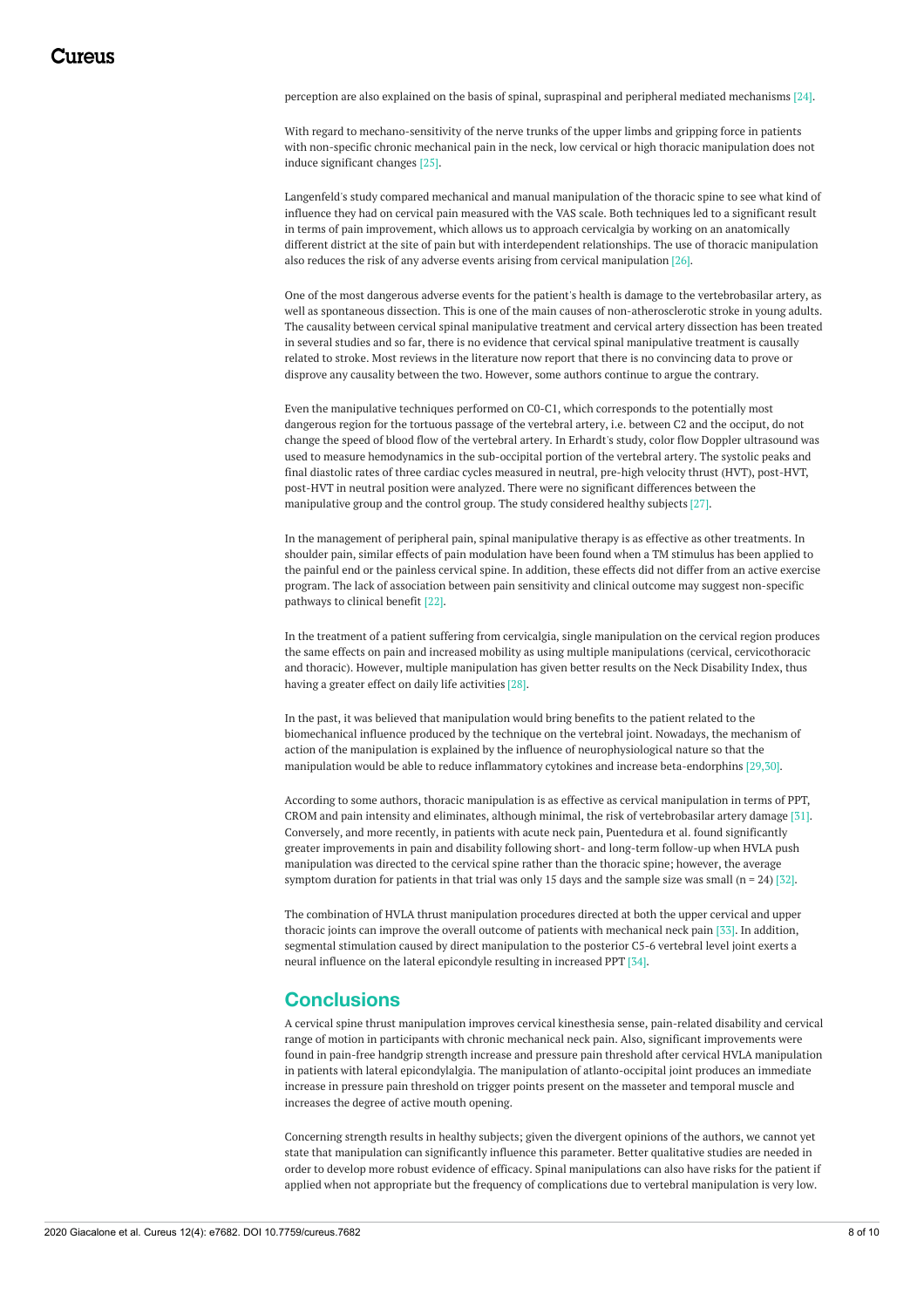Any type of therapeutic intervention has a risk-benefit ratio for the patient and the health professional, considering this relationship, chooses one therapy over another. The manipulation technique has some limitations: patients do not always have good compliance with treatment or sometimes have contraindications. The long-term benefits and frequency of manipulative therapy remain unknown.

# **Additional Information**

#### **Disclosures**

**Conflicts of interest:** In compliance with the ICMJE uniform disclosure form, all authors declare the following: **Payment/services info:** All authors have declared that no financial support was received from any organization for the submitted work. **Financial relationships:** All authors have declared that they have no financial relationships at present or within the previous three years with any organizations that might have an interest in the submitted work. **Other relationships:** All authors have declared that there are no other relationships or activities that could appear to have influenced the submitted work.

### **References**

- 1. Cote P, van der Velde G, Cassidy JD, et al.: The burden and [determinants](https://dx.doi.org/10.1097/BRS.0b013e3181643ee4) of neck pain in workers: results of the Bone and Joint Decade 2000-2010 Task Force on Neck Pain and Its Associated Disorders. Spine. 2008, 33:60-74. [10.1097/BRS.0b013e3181643ee4](https://dx.doi.org/10.1097/BRS.0b013e3181643ee4)
- 2. GBD 2016 Disease and Injury Incidence and Prevalence Collaborators: Global, regional, and national incidence, prevalence, and years lived with disability for 328 diseases and incurie for 195 countries, 1990- 2016: a systematic analysis for the Global Burden of Disease Study 2016. Lancet. 2017, [390:1211-1259.](https://dx.doi.org/10.1016/S0140-6736(17)32154-2) [10.1016/S0140-6736\(17\)32154-2](https://dx.doi.org/10.1016/S0140-6736(17)32154-2)
- 3. Hoy D, March L, Woolf A, et al.: The global burden of neck pain: estimates from the global burden of disease 2010 study. Ann Rheum Dis. 2014, 73:1309-1315. [10.1136/annrheumdis-2013-204431](https://dx.doi.org/10.1136/annrheumdis-2013-204431)
- 4. Lee H, Hübscher M, Moseley GL, Kamper SJ, Traeger AC, Mansell G, McAuley JH: How does pain lead to disability? A systematic review and [meta-analysis](https://dx.doi.org/10.1097/j.pain.0000000000000146) of mediation studies in people with back and neck pain. Pain. 2015, 156:988-997. [10.1097/j.pain.0000000000000146](https://dx.doi.org/10.1097/j.pain.0000000000000146)
- 5. Stenneberg MS, Rood M, de Bie R, Schmitt MA, Cattrysse E, [Scholten-Peeters](https://dx.doi.org/10.1016/j.apmr.2016.10.003) GG: To what degree does active cervical range of motion differ between patients with neck pain, patients with whiplash, and those without neck pain? A systematic review and meta-analysis. Arch Phys Med Rehabil. 2017, 98:1407-1434. [10.1016/j.apmr.2016.10.003](https://dx.doi.org/10.1016/j.apmr.2016.10.003)
- 6. Walton DM, Kwok TS, Mehta S, et al.: Cluster analysis of an [international](https://dx.doi.org/10.1097/AJP.0000000000000421) pressure pain threshold database identifies 4 meaningful subgroups of adults with mechanical neck pain. Clin J Pain. 2017, 33:422-428. [10.1097/AJP.0000000000000421](https://dx.doi.org/10.1097/AJP.0000000000000421)
- 7. Pickar JG: [Neurophysiological](https://dx.doi.org/10.1016/s1529-9430(02)00400-x) effects of spinal manipulation . Spine J. 2002, 2:357-371. 10.1016/s1529- 9430(02)00400-x
- 8. Botelho MB, Andrade BB: Effect of cervical spine [manipulative](https://dx.doi.org/10.1016/j.jmpt.2011.09.005) therapy on judo athletes' grip strength . J Manipulative Physiol Ther. 2012, 35:38-44. [10.1016/j.jmpt.2011.09.005](https://dx.doi.org/10.1016/j.jmpt.2011.09.005)
- 9. Taylor HH, Murphy B: Altered [sensorimotor](https://dx.doi.org/10.1016/j.jmpt.2007.12.011) integration with cervical spine manipulation . J Manipulative Physiol Ther. 2008, 31:115-126. [10.1016/j.jmpt.2007.12.011](https://dx.doi.org/10.1016/j.jmpt.2007.12.011)
- 10. De camargo VM, Alburquerque-Sendi ́n F, Bérzin F, Stefanelli VC, De Souza DPR, Fernández-de-las-Peñas C: Immediate effects on [electromyographic](https://dx.doi.org/10.1016/j.jmpt.2011.02.002) activity and pressure pain thresholds after a cervical manipulation in mechanical neck pain: a randomized controlled trial. J Manipulative Physiol Ther. 2011, 34:211-220. [10.1016/j.jmpt.2011.02.002](https://dx.doi.org/10.1016/j.jmpt.2011.02.002)
- 11. Mansilla-Ferragut P, Fernández-de-las Peñas C, Alburquerque-Sendin F, Cleland JA, Boscá-Gandia JJ: Immediate effects of [atlanto-occipital](https://dx.doi.org/10.1016/j.jmpt.2008.12.003) joint manipulation on active mouth opening and pressure pain sensitivity in women with mechanical neck pain. J Manipulative Physiol Ther. 2009, 32:101-106. [10.1016/j.jmpt.2008.12.003](https://dx.doi.org/10.1016/j.jmpt.2008.12.003)
- 12. Oliveira-Campelo NM, Rubens-Rebelatto J, Martín-Vallejo FJ, Alburquerque-Sendín F, Fernández-de-Las-Peñas C: The immediate effects of atlanto-occipital joint manipulation and suboccipital muscle inhibition technique on active mouth opening and pressure pain sensitivity over latent myofascial trigger points in the masticatory muscles. J Orthop Sports Phys Ther. 2010, 40:310-317. [10.2519/jospt.2010.3257](https://dx.doi.org/10.2519/jospt.2010.3257)
- 13. Fernández-Carnero J, [Fernández-de-las-Peñas](https://dx.doi.org/10.1016/j.jmpt.2008.10.005) C, Cleland JA: Immediate hypoalgesic and motor effects after a single cervical spine manipulation in subjects with lateral epicondylalgia. J Manipulative Physiol Ther. 2008, 31:675-681. [10.1016/j.jmpt.2008.10.005](https://dx.doi.org/10.1016/j.jmpt.2008.10.005)
- 14. Ruiz-Sáez M, [Fernández-de-las-Peñas](https://dx.doi.org/10.1016/j.jmpt.2007.07.014) C, Blanco CR, Martínez-Segura R, García-León R: Changes in pressure pain sensitivity in latent myofascial trigger points in the upper trapezius muscle after a cervical spine manipulation in pain-free subjects. J Manipulative Physiol Ther. 2007, 30:578-583. [10.1016/j.jmpt.2007.07.014](https://dx.doi.org/10.1016/j.jmpt.2007.07.014)
- 15. Saavedra-Hernández M, Castro-Sánchez AM, Arroyo-Morales M, Cleland JA, Lara-Palomo IC, Fernández-de-Las-Peñas C: Short-term effects of kinesio taping versus cervical thrust [manipulation](https://dx.doi.org/10.2519/jospt.2012.4086) in patients with mechanical neck pain: a randomized clinical trial. J Orthop Sports Phys Ther. 2012, 42:724-730. [10.2519/jospt.2012.4086](https://dx.doi.org/10.2519/jospt.2012.4086)
- 16. Martinez-Segura R, Fernandez-de-las-Penas C, Ruiz-Saez M, Lopez-Jimenez C, Rodriguez-Blanco C: Immediate effects on neck pain and active range of motion after a single cervical high-velocity lowamplitude [manipulation](https://dx.doi.org/10.1016/j.jmpt.2006.06.022) in subjects presenting with mechanical neck pain: a randomized controlled trial. J Manipulative Physiol Ther. 2006, 29:511-517. [10.1016/j.jmpt.2006.06.022](https://dx.doi.org/10.1016/j.jmpt.2006.06.022)
- 17. Dunning J, Rushton A: The effects of cervical high-velocity low-amplitude thrust manipulation on resting [electromyographic](https://dx.doi.org/10.1016/j.math.2008.09.003) activity of the biceps brachii muscle. Man Ther. 2009, 14:508-513. [10.1016/j.math.2008.09.003](https://dx.doi.org/10.1016/j.math.2008.09.003)